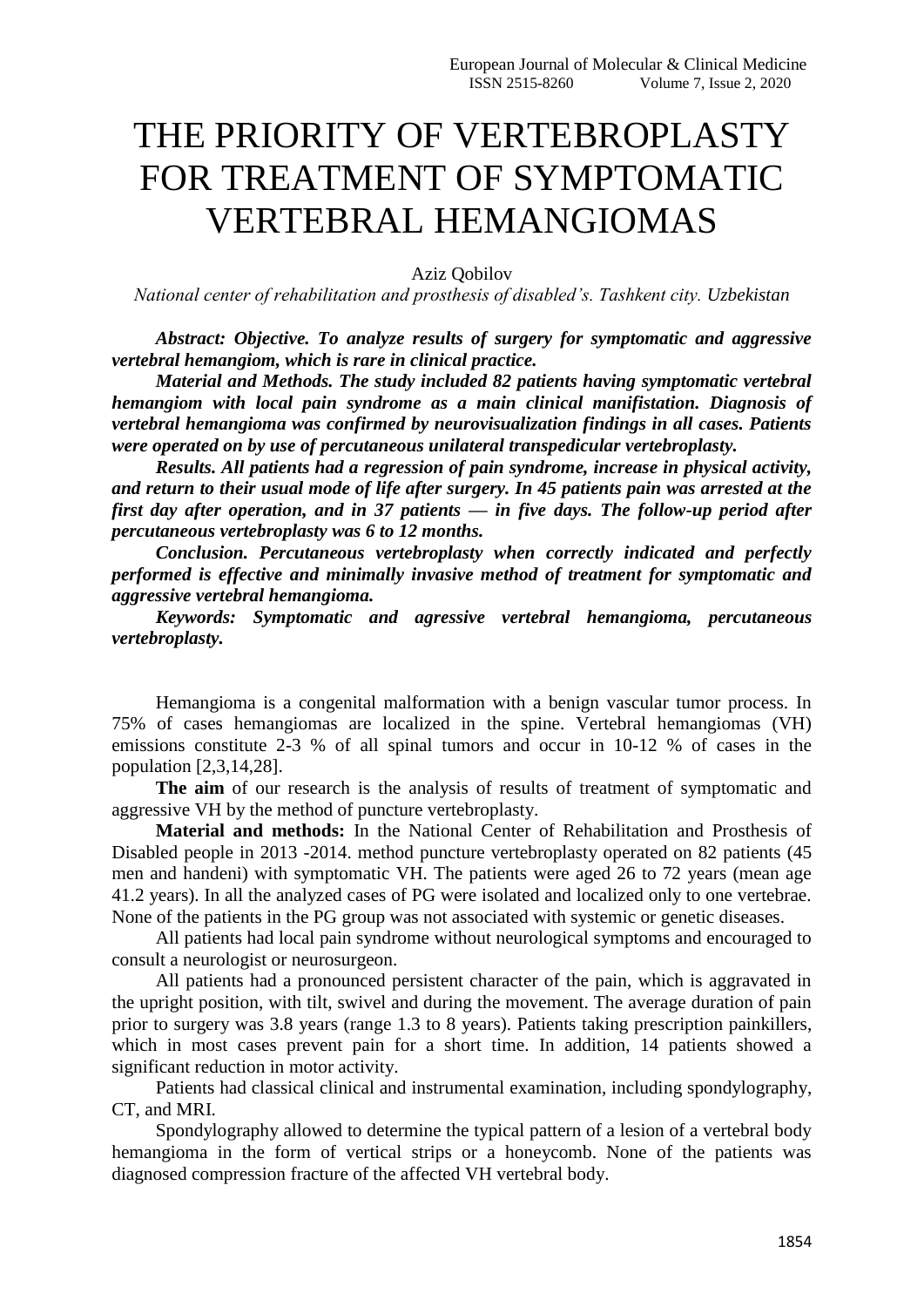CT was estimated by changes in the spongy tissue of the vertebra and the volume and nature of the lesion of the structures of the vertebra, invasion of the spinal canal. On axial sections of the affected vertebra had a typical picture. In the postoperative period in several patients CT was performed on 2-5th day, which allowed to identify structural changes of VH's, complete filling of the affected vertebra with cement, and the presence of leakage of the cement into the canal or the paravertebral space (Fig. 1).



Fig. – 1. The stages of entry of bone cement in the affected vertebra bodies VL2 aggressive hemangioma.

MRI revealed a change in the signal intensity of the affected vertebra and the condition of the nervous structures. Hyperintense signal in T1 - and T2-modes for MRI in four patients indicated the absence of the aggressive nature of VH and hyperintensive signals in T1 mode and intense accumulation of contrast in the other four patients confirmed the aggressive nature of VH (Fig. 2). Thus, MRI study determined the level of proliferative potential (high or low) VH and to identify them in a group of symptomatic or aggressive formations.



Fig. - 2. MRI picture of an aggressive hemangioma at the level of VL2.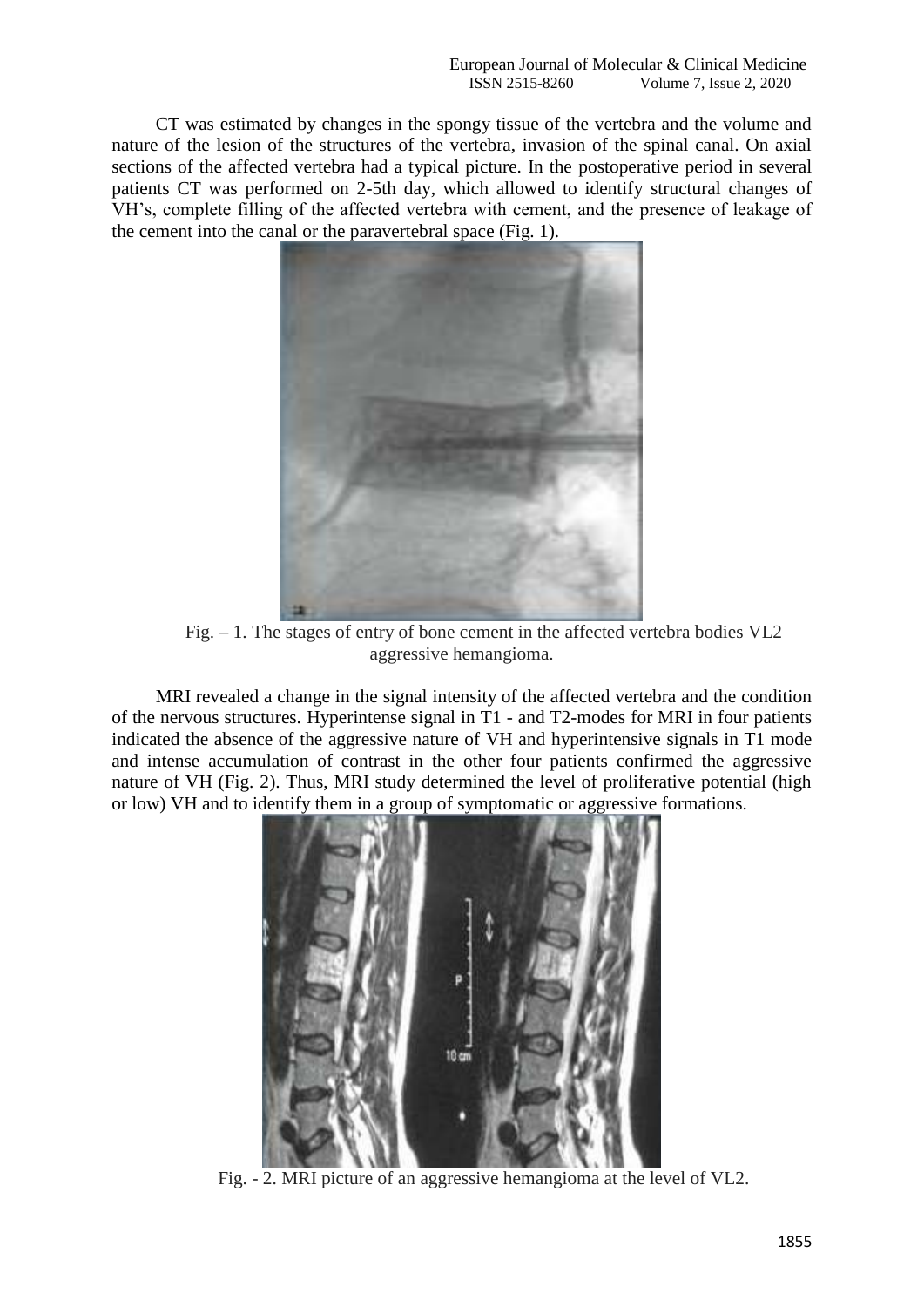Indications for the puncture vertebroplasty served severe pain resistant to analgesics; the presence of VH bodies and posterior structures of the vertebrae with high proliferative capacity without compression of neural structures.

The purpose of the puncture vertebroplasty in symptomatic and aggressive VH: prevention of progressive growth of VH with possible invasion into the spinal canal with compression of nerve structures; prevention of pathologic compression fracture with subsequent kyphotic deformity of the spine; increases in strength and stabilization of the affected segment with prevention of scoliotic deformation.

Thus, the criteria for selection of patients for carrying out the puncture vertebroplasty was considered persistent severe pain, no neurological deficit and confirmation of VH methods of neurovisualisation. Patients with compression of the spinal cord and its roots exposed to surgical decompression followed by reconstruction of the vertebral body are excluded from the analyzed group. The contraindications to puncture vertebroplasty served serious diseases of the cardiovascular and respiratory systems, coagulopathy, intolerance to acrylic resins and the local infectious process.

82 procedures performed puncture vertebroplasty unilateral transpedicular access. The level of intervention matches the level of the lesion. All interventions were performed in patients position laying on the stomach under local anesthesia with fluoroscopic control With arcs. Puncture of the affected vertebral bodies was done under Benito needle, bone cement based on acrylic resins, solvent. Biopsy was not performed. The needle position was verified radiographically in direct and lateral projections. Standard considered the location of the end of the needle at the border of anterior and middle thirds of the vertebral body in lateral projection. Cement with a syringe, Benito was injected under fluoroscopic control until the beginning of the polymerization in a minute after mixing with the solvent. The flow of cement and the filling structures of the affected vertebra was controlled using a lateral projection of the C-arc (Fig. 3). The amount of cement in the affected vertebra has an average of 5.11 ml (from up to 5,67 4,03 ml). During and after the introduction of cement both needles were left in place in order to prevent the expiration of cement from the site of puncture and epidural hematoma. In all cases prophylactic used antibiotics.



Fig. - 3. Aggressive hemangioma VL3, before and after surgery.

The position of the patient lying on his stomach has not changed in 10-15 min after puncture vertebroplasty. The operation time was 30-40 min. for 3-5 days after surgery, some patients underwent a control CT study. Stay patients the hospital was 24-72 h (average 36 h). Post-operative condition was assessed 24 h, 1 week, 6 months., and subsequently once a year.

**Results and discussion:** The first mention of VH dated 1867, and in 1926. Perman was the first radiological description GHG [2,3]. VH usually have no clinical manifestations and are discovered accidentally during CT or MRI of the spine. However, in rare cases VH's are aggressive in nature, manifesting symptoms resistant to medication pain and neurological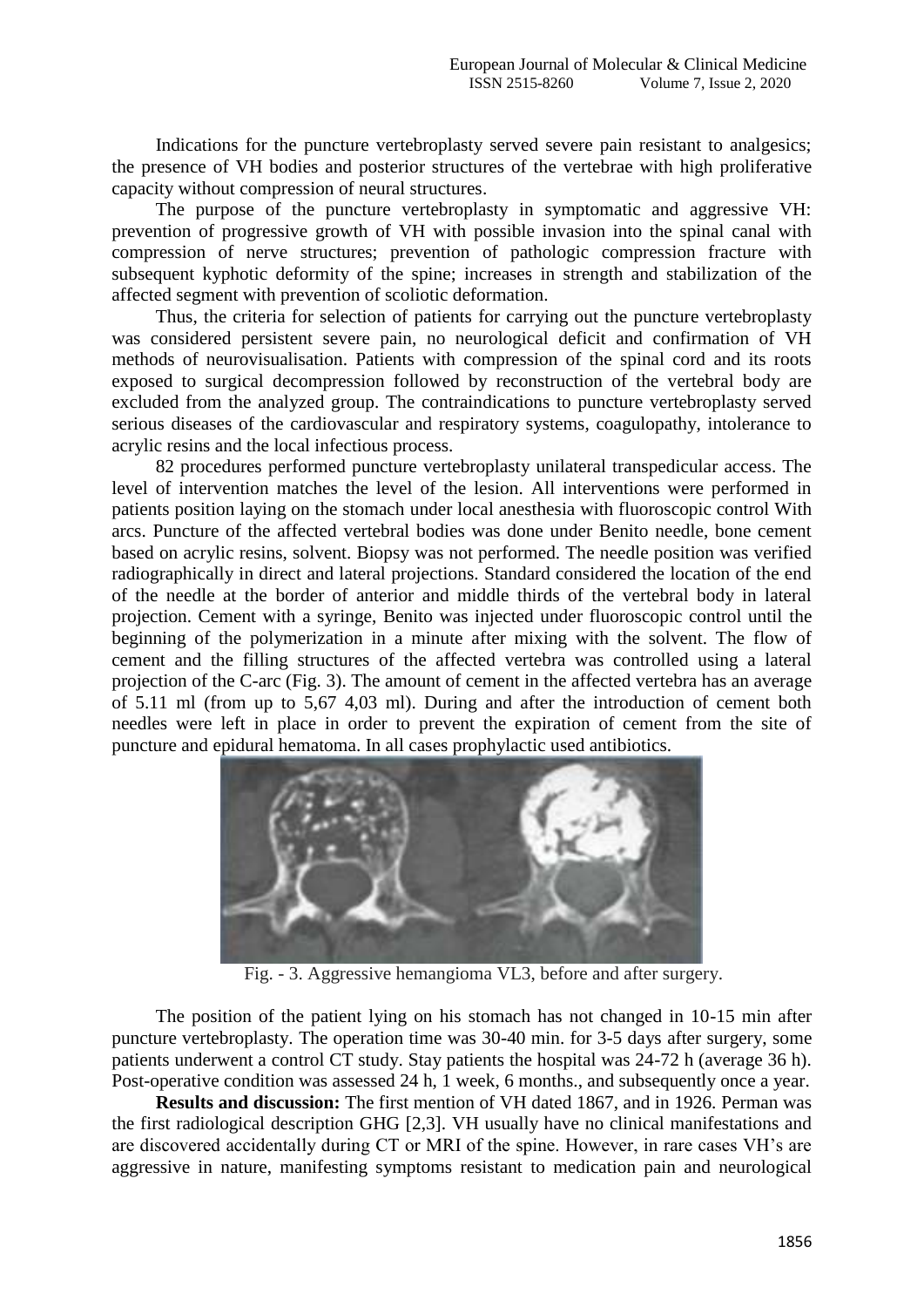deficit [2,3,6,7,10,14,19,21,22,28]. This occurs in cases of diffuse lesions of vertebrae, pathologic fracture of his body, as well as due to the penetration of the tumor into the spinal canal with compression of nerve structures [7,21,28]. In such cases, the treatment choice is a complex problem for patient and surgeon. Conventional treatments are symptomatic VH radiation therapy and surgery aimed at decompression of neural structures with subsequent reconstruction of the vertebral body. These methods do not give lasting therapeutic effect and are associated with high rates of complications and recurrences [2,22,28]. Despite the technique of preoperative intra-arterial embolization of VH and (or) puncture of the introduction in it of ethyl alcohol, surgery symptomatic PG is accompanied by a high level of surgical aggression and the blood loss from the tumor [2,4,14,18,19,20,29]. Now appeared the possibility of an alternative symptomatic treatment of VH's by the method of puncture vertebroplasty plastics. First puncture of the introduction of cement based on acrylic resin with a persistent positive effect of the French neurosurgeons Galibert and Deramond in 1984 for the treatment of VH is symptomatic of the second cervical vertebra [2,11,12]. Currently this method minimally invasive surgery is successfully used by many neurosurgical centers of the world, which allows in most cases to avoid open surgical treatment and radiation therapy in patients with symptomatic VH [2,5,8,9,11,12,13,15,16,23,25,27].

All patients analyzed in the groups after the operation marked regression of pain syndrome, increase physical activity and return to normal life. In 45 patients the pain stopped on the first day after surgery, 37 within five days, although in the first two days there was a significant increase of pain. Thus, all patients achieved a positive result, expressed in the absence of pain, in rejection of analgesics and full social rehabilitation. The observation time after puncture vertebroplasty ranged from 6 to 12 months. (average 9 months). In addition, after the puncture vertebroplasty patients was not required further treatment including radiation therapy, intra-arterial embolization of GHGs, the puncture needle injection of ethanol or surgical intervention.

In the analyzed series of indications for the puncture vertebroplasty was based on clinical manifestations and radiological data. All patients had prolonged pain resistant to analgesics. The pain was localized in the site of the lesion vertebra and caused the decrease of physical activity. According to some authors, pain is caused by the phenomenon of angiogenic thrombosis, ischemia in the form of a steal syndrome, as well as tension of the anterior and posterior longitudinal ligaments due to the expansion of the vertebra of the cavernous component of the tumor [6,11,20]. 31 of the 82 patients had evidence of aggressive VH. When evaluating neuroimaging methods (spondylography, CT, MRI) revealed that one patient VH was localized in T4, hit all the vertebral body and spread to legs and back arc; PG 31 patients wore diffuse common with thinning of the cortical bone of the vertebra and the defeat of its posterior. In addition, these patients had gipointensivnoy signal in T1-MRI mode, which, according to Cross et al., VH can be attributed to the aggressive group [10,17,26].

In professional literature there are reports about the use of unilateral transpedicular access when carrying out the puncture vertebroplasty [1,2,25]. Thus, Kim et al.[25] recommend the use of unilateral pedicle access needle in a vertebroplasty. The number of complications and recurrences in a series of Kim et al. higher than that of other authors [2,6,9,12,25]. In our work, unilateral transpedicular access when symptomatic VH contributes to a higher degree of filling of posterior VH affected vertebra and avoids the use of additional therapies, as well as to prevent invasion of a tumor inside the spinal canal. Our view is consistent with data from professional literature [8,9]. After the cement in the epidural space we associate with a high degree of aggressiveness VH and having her epidural component.

The results of treatment by the method of puncture vertebroplasty in the analyzed group is comparable to the results of a series Galibert et al. and a number of other authors [2,15].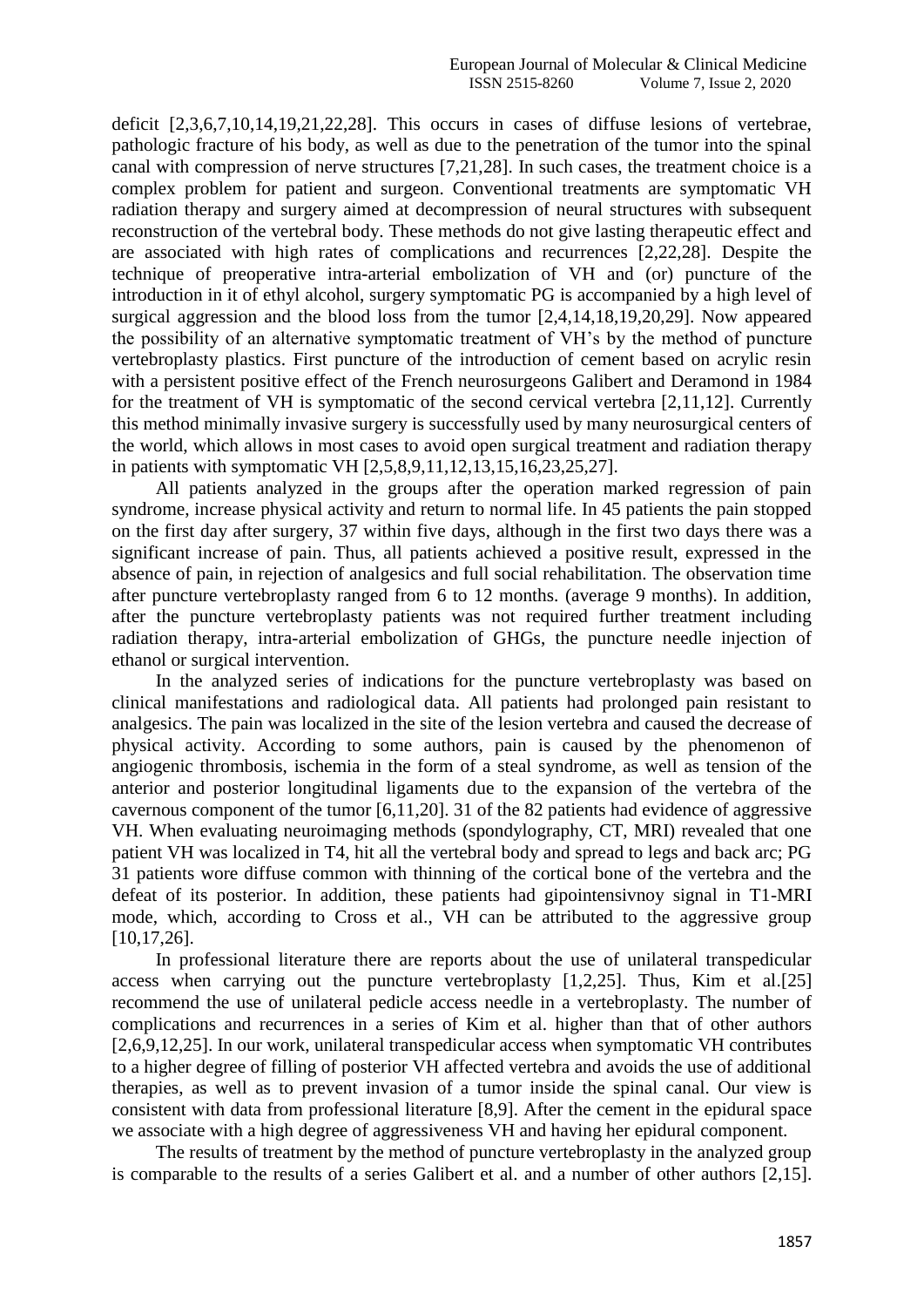Over a two-year observation period in all patients in this series was filled with cement to stabilize the vertebrae, there was no secondary deformities and pathological fractures of vertebral bodies.

In the postoperative period one patient was asymptomatic after the revealed cement in the epidural space without compressing the spinal cord. This complication did not require additional treatment and increased length of stay in the hospital. In this case, also obtained a positive effect from the puncture vertebroplasty with regression of pain syndrome and improvement of quality of life. Even one patient for four days after surgery, remained pain at the puncture site not requiring the use of analgesics. Infectious, hemorrhagic and embolic complications in the analyzed series of patients are not marked. Low rate of complications when using puncture vertebroplasty noted by many researchers [1, 2, 8, 9, 11, 16, 24,].

## **Conclusion:**

1. Percutaneous vertebroplasty is a safe and effective minimally invasive treatment symptomatic and aggressive VH, which allows to eliminate pain.

2. Percutaneous vertebroplasty to restore lost strength and stability of the affected vertebra and prevent compression of the nervous structures in the future.

3. The use of a C-arm in the puncture vertebroplasty increases the safety of this method.

## **Literature**

- [1] Pedachenko E. G., S. V. Kudaev the Possibility of puncture vertebroplasty in compression fractures of the vertebral bodies in osteoporosis // Neurosurgery. 2006. No. 4. P. 13-19.
- [2] Acosta F.L., Dowd C.F., Chin C., et al. Current treatment strategies and outcomes in the management of symptomatic vertebral hemangiomas // Neurosurgery. 2006. Vol. 58. P. 287-296.
- [3] Bailey P., Bucy P. C Cavernous hemangioma of the vertebrae //JAMA. 1929. Vol. 92. P. 1748-1751.
- [4] Bas T., Aparisi F., Bas J.L. Efficacy and safety of ethanol injections in 18 cases of vertebral hemangioma: a mean follow-up of 2 years // Spine. 2001. Vol. 26. P. 1577- 1582.
- [5] Belkoff S.M., Maroney M., Fenton D.C., et al. An in vitro biomechanical evaluation of bone cements used in percutaneous vertebroplasty // Bone. 1999. Vol. 25. P. 23S-26S.
- [6] Carlier R., Engerand S., Lamer S., et al. Foraminal epidural extra osseous cavernous hemangioma of the cervical spine: a case report // Spine. 2000. Vol. 25. P. 629-631.
- [7] Castel E., Lazennec J. Y., Chiras J., et al. Acute spinal cord compression due to intraspinal bleeding from a vertebral hemangioma: two case-reports // Eur. Spine J. 1999. Vol. 8. P. 244-248.
- [8] Chiras J., Depriester C., Weill A., et al. [Percutaneous vertebral surgery. Technics and indications] // J. Neuroradiol. 1997. Vol. 24. P. 45-59. French.
- [9] Cotten A., Boutry N., Cortet B., et al. Percutaneous vertebroplasty: state of the art // Radiographics. 1998. Vol. 18. P. 311-320.
- [10] Cross J.J., Antoun N.M., Laing J.C., et al. Imaging of compressive vertebral haemangiomas // Eur. Radiol. 2000. Vol. 10. P. 997-1102.
- [11] Deramond H., Darrasson R., Galibert P. [Percutaneous vertebroplasty with acrylic cement in the treatment of aggressive spinal angiomas] // Rachis. 1989. Vol. 1. P. 143- 153.
- [12] Deramond H., Depriester C., Galibert P., et al. Percutaneous vertebroplasty with polymethylmethacrylate. Technique, indications, and results // Radiol. Clin. North Am. 1998. Vol. 36. P. 533-546.